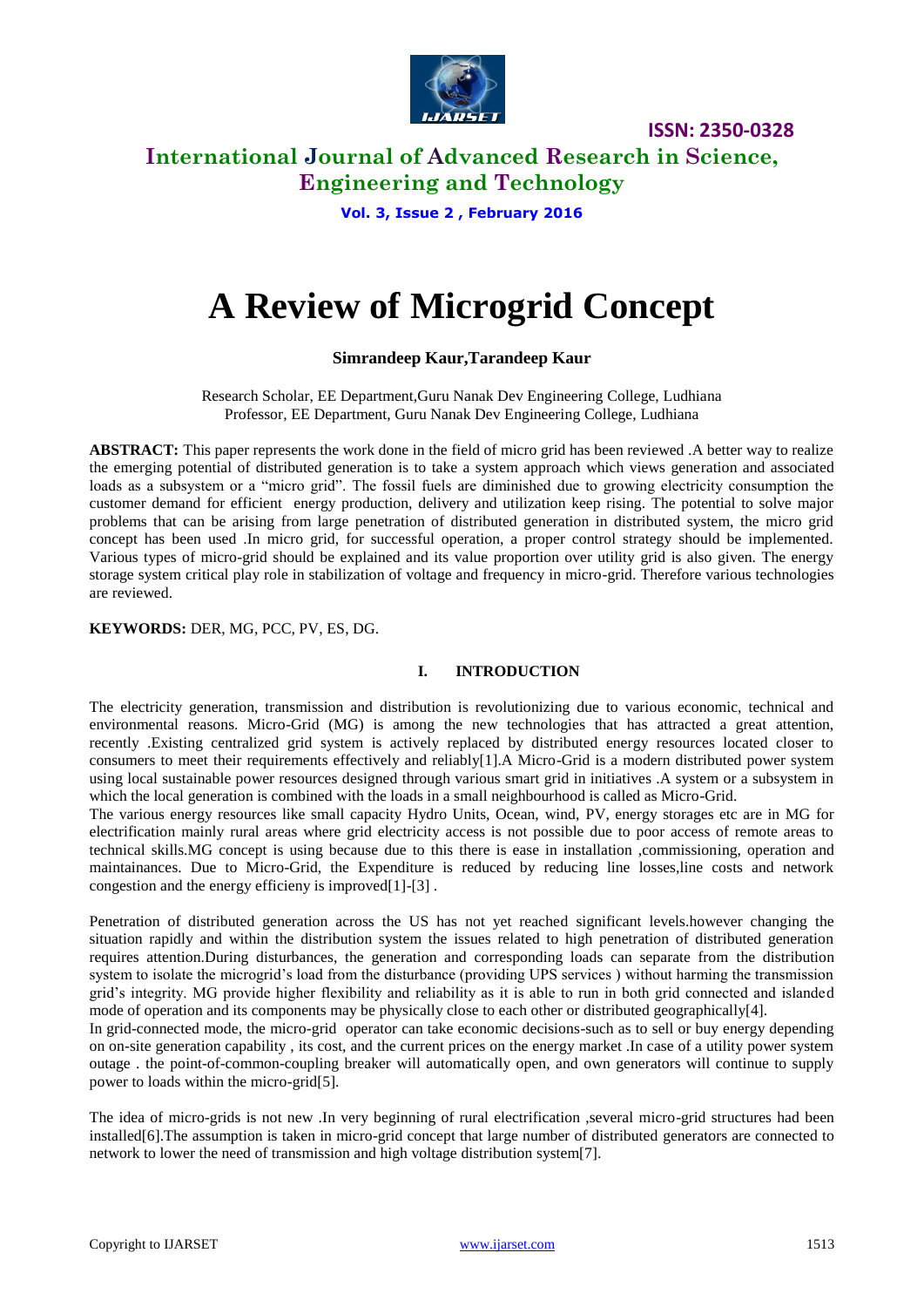

# **International Journal of Advanced Research in Science, Engineering and Technology**

**Vol. 3, Issue 2 , February 2016**

### **II. OPERATION AND CONTROL**

**ISSN: 2350-0328**



**FIG1:** Micro grid

Basic microgrid architecture is shown in fig1.This consists of a group of radial feeders, which could be part of a distribution system or a building's electrical system.There is a single point of connection to the utility called point of common coupling. Some feeders , (feeders A-C) have sensitive loads,which require local generation.The non-critical load feeders do not have any local generation. In our example this is feeder D. Feeder A-C can island from the grid using the static switch which can separate in less than a cycle[8].In this examples there are four microsources at nodes 8,11,16 and 22, which control the operation using only local voltages and currents measurements. When there is a problem with the utility supply the static switch will open ,isolating the sensitive loads from the power grid.Feeder D loads

ride through th event. It is asuumed that there is sufficient generation to meet the loads' demand.Whenthe microgrid is grid-connected power from the local generation can be directed to feeder D.

Micro-grids can be classified into three types depending on its operational frequency. They are AC micro-grid, DC micro-grid and hybrid AC/DC micro-grid .The brief details on each of these types is given in the following section.

### **A. AC Micro-grid**

An AC micro-grid system may consist of a medium or a low voltage AC distribution network . Distributed sources, storage devices and loads are connected to this AC network with or without a converter depending on the frequency ratings. Native AC generations such as diesel generators, micro turbines and wind turbines can be directly connected to the AC network without any converters. For native DC sources like PV systems, DC/AC converters are normally used. Similarly, AC loads are connected directly while for the case of DC loads, AC/DC rectifiers are required. Even though a great deal of research work is carried out in AC micro-grids, it does have some disadvantages. A few of the major problems in such network include the complexity in control and synchronization issues.

### **B. DC Microgrid**

A more recent research trend have shown much interest in the area of development of DC Microgrid systems [9]. Figure 2 shows the schematic of a DC microgrid. As compared to an AC microgrid, it can provide significant energy shavings by reducing the number of converters inside the microgrid system. This includes converters for interfacing the distributed renewable generations,loads and energy storage devices.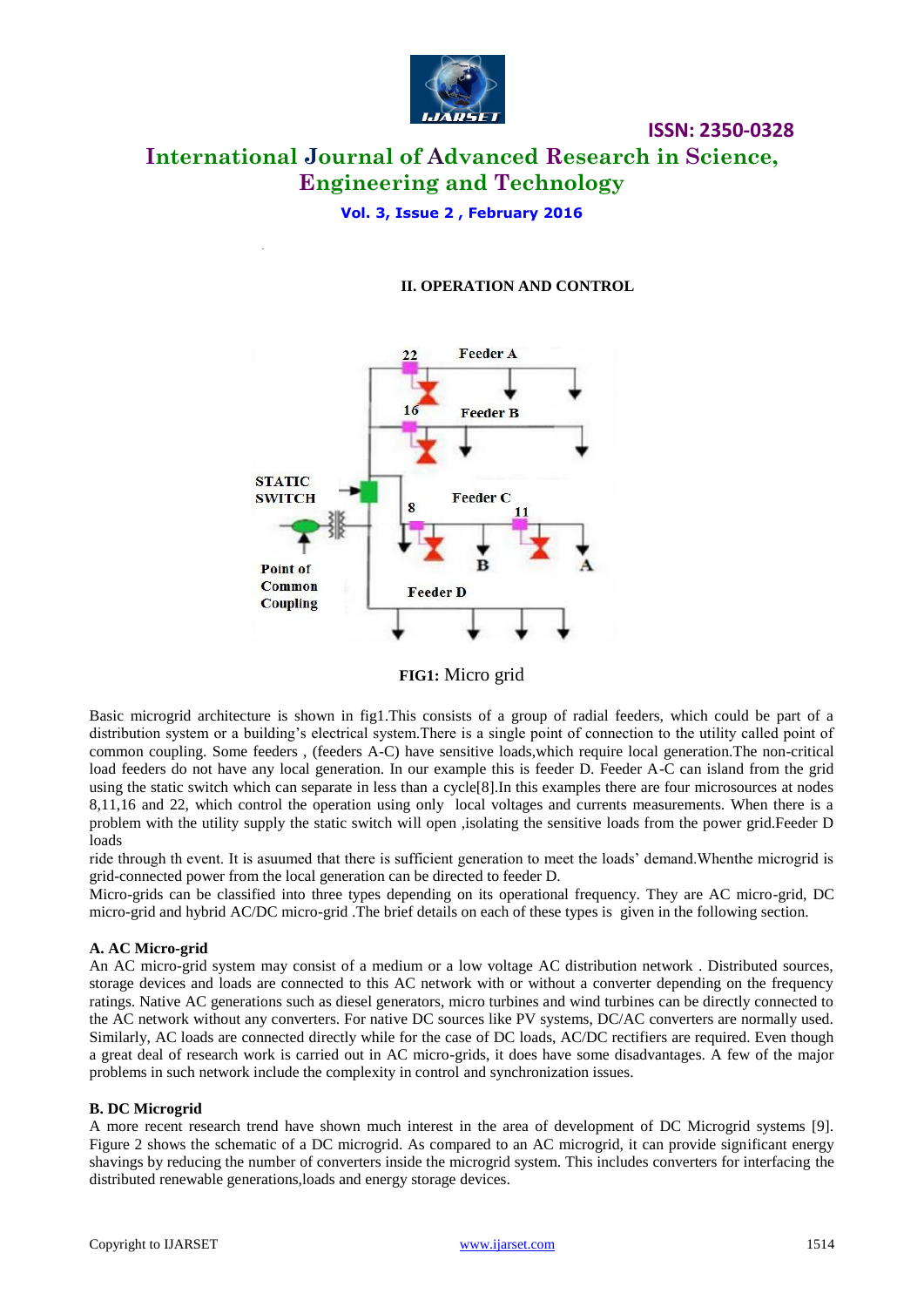

## **International Journal of Advanced Research in Science, Engineering and Technology**

**ISSN: 2350-0328**

**Vol. 3, Issue 2 , February 2016**



**FIG 2:**Schematic diagram of DC Micro-Grid.

A DC system also brings about other significant advantages solving some of the control issues inside a micro-grid. For instance, synchronization of the distributed generations is no longer required and the controls are directly based on DC bus voltage. Moreover the primary control is much simpler due to the absence of reactive power flow control. And finally, most of the modern appliances also run in DC power, which provides an added benefit.

### **C. Hybrid AC/DC Micro-grid**

As the name suggest hybrid micro-grids consist of AC and DC network connected together by multi-bidirectional converters [10]. A hybrid system can reduce the number of AC-DC-AC and DC-AC-DC conversions in individual AC or DC micro-grids. Here, AC sources and loads are connected to the AC network whereas DC sources and loads are tied to the DC network. Energy storage devices can be connected in either of the network. Figure 3 shows the schematic diagram of a hybrid AC/DC micro-grid



**FIG3:**Schematic diagram of hybrid AC/DC micro-grid.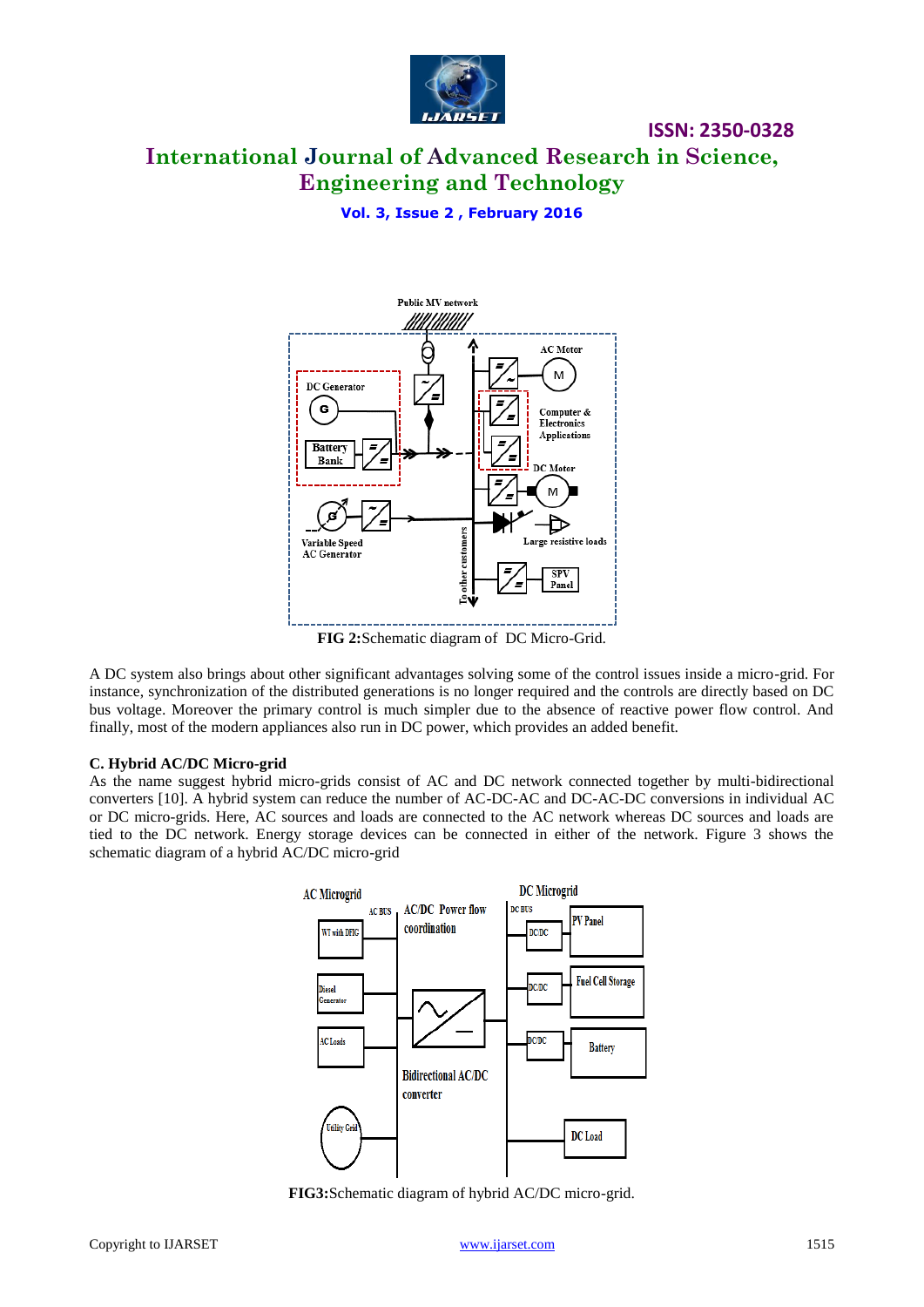

### **International Journal of Advanced Research in Science, Engineering and Technology**

### **Vol. 3, Issue 2 , February 2016**

Even though a hybrid system reduces the number of converters in individual AC and DC systems, there are some disadvantages for using such type of configuration. The total efficiency of the system greatly depends on the type (AC or DC) and amount of connected sources and loads. Hybrid micro-grids are more suitable for smaller isolated installations with PV and wind generations as a major power supply.

From the above discussions, a clear picture on the types and the capabilities of the different micro-grid configurations can be seen. And due to the inherent simplicity and advantages of the DC system, the article focuses mainly on the DC micro-grid configuration.

### **III. Utility grid shortcomings and micro-grid value proportions**

The following paragraphs summarize the related power supply challenges and the benefits of micro-grid installations.

### **A. Power quality challenges**

The term "power quality" refers to the quality of the supply voltage in a certain area, which strongly depends on the characteristics of the loads and the transmission and distribution grid infrastructure in this area. Long distribution lines with asymmetric loads, for example, may lead to significant low voltage quality, eventually resulting in effects such as low and unbalanced voltages, voltages harmonics , and flicker in certain load locations.

Power quality challenges are mainly caused by a lack of investment in the grid. In several countries, demand for electricity is growing so fast that the construction of generation plants as well as transmission and distribution lines cannot keep pace. This situation leads to power outages in certain areas when demand exceeds actual generation, or the thermal limits of the power system equipment endanger the integrity of the power systems. Deregulation and tough competition forces utilities in some other countries to economize on investments-a situation that ultimately leads to low power supply quality.

A micro-grid with an option to disconnect from the utility grid in case of power quality problems may benefit the loads inside its borders significantly. Depending on the field of application (military, industrial, commercial, or residential, for instance), power quality requirements of the loads inside the micro-grid may be different. In highly sensitive industrial areas with semiconductor or chemical manufacturing facilities, for example, reliable power at a high power quality level is required. This may be achieved with the installation of

reliable fossil-fueled generators within the micro-grid. Additional power-conditioning equipment may be an option if there are nonlinear loads.

In off-grid areas in some developing countries, where residents have no option other than a micro-grid solution, Most of them will be satisfied with somewhat poorer power quality.

### **B. Natural disasters**

In some areas of the world, the Americas or the Indian subcontinent, for instance, natural disasters such as tornados, hurricanes, and earthquakes followed by tsunamis may completely annihilate parts of the transmission and distribution infrastructure. Even if a certain area is not directly affected by the disaster, its power supply may be interrupted for weeks or even months if its connection to the utility grid has been interrupted by such an event. Due to the fact that a micro-grid does not depend on the power supply of the utility grid, the immediate construction of micro-grids appears feasible in some areas, especially those that have been repeatedly struck by natural disasters, such as some southern parts of the USA. On the other hand, a micro-grid can be planned and assembled in a comparatively short time. It could turn out to be more beneficial to decide for the immediate construction of a micro-grid instead of waiting for the reparation and reinstallation of the common transmission and distribution infrastructure after a natural disaster.

### **C. Growing demand, grid extensions, and social resistance**

Everybody wants a reliable power supply. The demand for electrical power is growing in many areas of the world, and people expect appropriate enhancements of the power system, such as new power plants and new transmission and distribution lines. However, reality shows that everyone opposes the construction of a power plant or a power line in their own neighborhood. This "not in my backyard" attitude makes investments difficult, so building permissions may take ten years, or even longer. In an area with micro-grid structures, a growing demand for electrical energy can be satisfied by the installation of new distributed generators, preferably based on pollution-free generation from renewable sources .This way, micro-grids can help defer investments in transmission and distribution systems and solve related social problems such as demonstrations against the installation of transmission lines close to residential areas.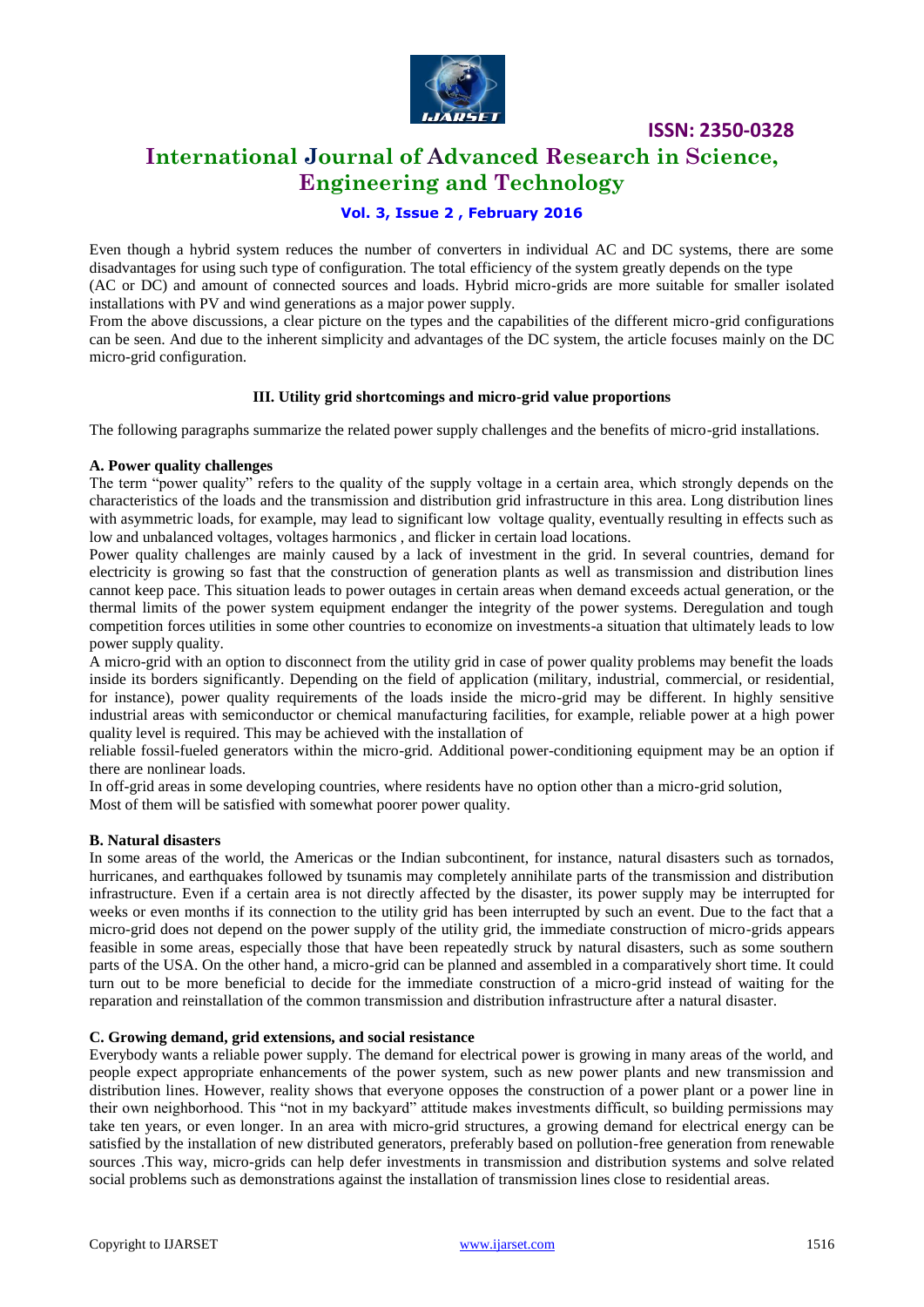

### **International Journal of Advanced Research in Science, Engineering and Technology**

### **Vol. 3, Issue 2 , February 2016**

### **D.Optimal Utilization of distributed generators**

According to today's grid codes, all distributed generation, renewable or fossil fueled, must shut down during power outages. But it is exactly in such "emergency situations" that distributed generators offer the greatest benefit to both generation owners and society: micro-grids can provide power services to consumers, when the larger grid system fails.

#### **E. Peak load limitations**

From the utilization point of view, there are three major types of power plants. A base-load power plant produces baseload supply. Base-load plants are the power generation facilities used to meet some or all of a given region's continuous power demand. They produce power at a constant rate, usually at comparatively low cost as compared to other production facilities available to the system. Examples of base-load power plants include nuclear and coal-fired plants.

Peak-load power plants are "power plants that generally run only when there is a high demand for electricity, so-called peak demand. In many countries of the world, this often occurs in the afternoon, especially during the summer months when the air-conditioning load is high" (Wikipedia). Natural-gas-fired turbines are the typical prime movers in peakload power plants.

A load-following power plant is a power plant that adjusts its power output to the actual demand for electricity, which fluctuates throughout the day. Load-following plants are typically in-between base load and peaking power plants in terms of efficiency, ramp times, construction costs, cost of electricity, and capacity.

Due to economical limitations, the capacity of load-following power plants and peak-load power plants is limited. Also, the load on transmission and distribution systems must not exceed certain thermal limits,

Especially during hot summer days that are characterized by a high demand for electrical energy. Utilities need to shed load in such cases when actual demand exceeds given generation and grid capacities.

A micro-grid, however, can manage its own generation and load balance. The system can always shed load if necessary and avoid peak load. If a certain amount of peak load becomes "regular," the generation capacity

of the micro-grid can be enhanced with the installation of additional distributed generators.

#### **F. Transmission and distribution losses**

Average transmission and distribution losses of a power system amount to six to eight percent of total generation. A solution that can reduce this figure will help save significant amounts of money and will also

support the reduction of CO2 emissions.

If the generation capacity of a micro-grid covers its own demand, and generation costs are within an acceptable range, energy import from the utility grid will only be necessary in exceptional situations. This means that energy transport losses will be less than one percent under normal circumstances, which is a significant contribution to the reduction of CO2 emissions. A micro-grid will only import energy from the power grid if its own demand exceeds its given generation capacity.

If micro-grids gain wide acceptance in future, however, regulations governing energy-trade practices as well as related laws will also need to be adapted. This may change established utility structures significantly.

### **IV. Needs for ESSs in Micro-grids**

It is well known that within an envisioned micro-grid, various types of distributed generator (DG) and customers create and demand varying active and reactive power profiles that may challenge the stability of the system[11]. The ESSs, therefore, play a critical role in stabilizing the voltage and frequency of the micro-grid for both short- and long-term applications. From the device to system level, the ESS is a crucial element in the integration of DG into the micro-grid. Researchers have employed various types

of energy storage at the turbine and farm levels for wind energy to smooth the power intermittency and make wind power more compatible with grids and micro-grids. Novel topologies for solar PV converters are being proposed and discussed for integrating batteries into solar PV systems to make them capable of providing continuous power during a cloudy day. For micro-grid planning, various projects have focused on the optimization of the allocation of ESSs for micro-grids. There is research underway aimed at determining the optimal location and size for energy storage within a micro-grid so that a minimal cost and system energy loss can be achieved while micro-grid reliability and surety are improved.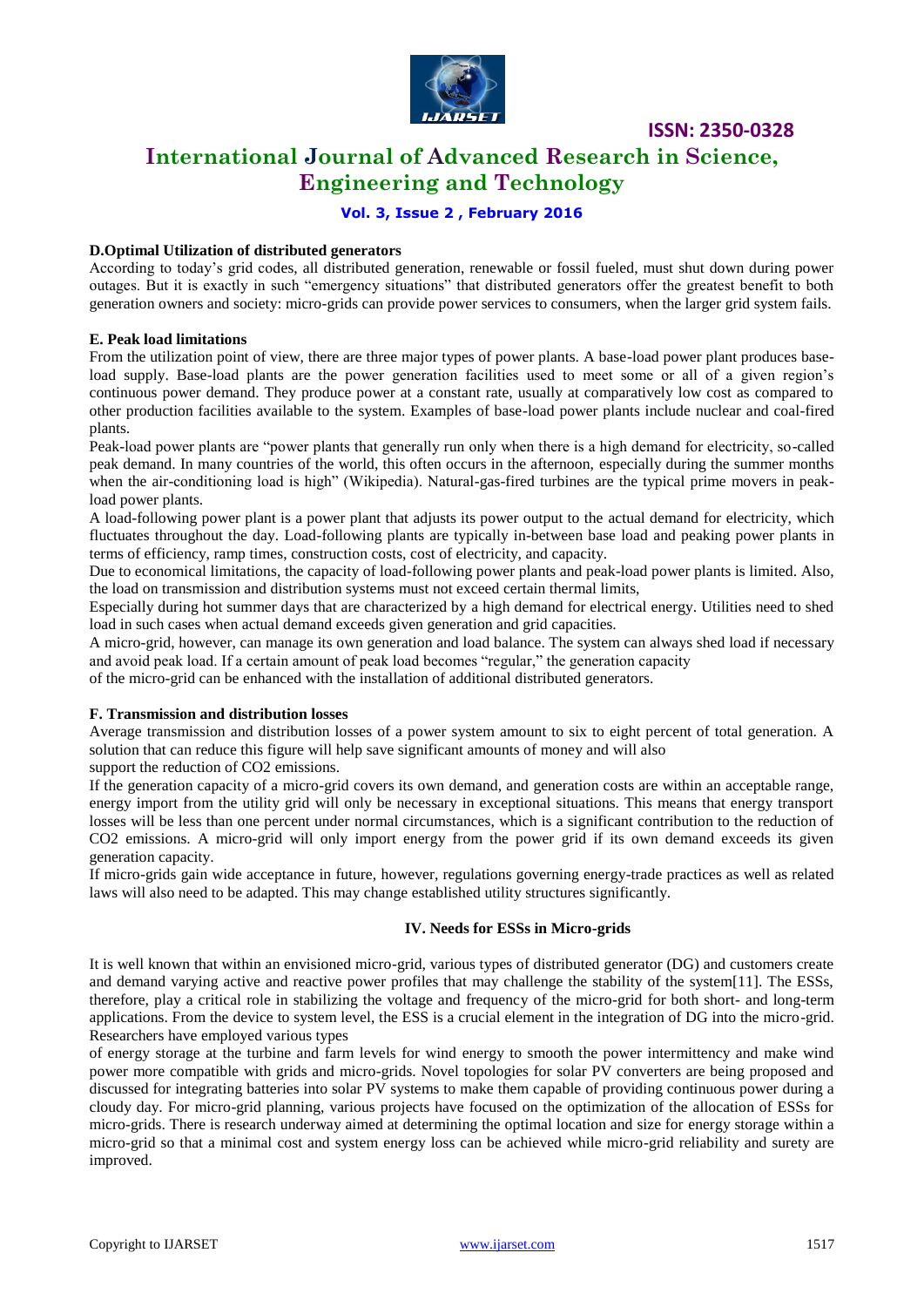

### **International Journal of Advanced Research in Science, Engineering and Technology**

### **Vol. 3, Issue 2 , February 2016**

Energy-storage units can either be distributed or centralized in a micro-grid. The distributed ESS not only actively manages and controls the functions of the storage devices to provide power support to local loads but also tries to maximize its life, efficiency, and safety. It also communicates to the upper-layer control unit such as the supervisory

control unit to perform other advanced operations. A centralized ESS is typically observed in a smaller micro-grid but typically when some critical facilities are involved. It usually performs similarly to a main backup power supply in the event of bulk grid blackout. A higher energy and power level is needed to support the whole system from couple of minutes to hours.

### **A. Energy-Storage Technologies**

Energy storage with newer battery technologies has become a reality. The lead-acid battery-based technology has been replaced by lithium-ion (Li-ion) technology and many other alternatives. There are currently several types of energystorage technologies with different characteristics, e.g., energy and power density, efficiency, cost, lifetime, and response time. Examples of ESSs are ultra capacitors, superconducting magnetic ESSs, flywheels, batteries, compressed air, pumped hydro, fuel cells, and flow batteries. Currently, energy storage is a tradeoff between power and energy density. Although ultra capacitors and hybrid batteries offer higher power density, their capacity (in Ah) and energy density are nowhere close to those of batteries[12].

They can release a large amount of power but only for a few seconds. On the other hand, fuel cells are capable of storing a vast amount of energy but are limited in the peak output power. Based on the available technologies, batteries are the best choice to provide both power and energy densities.

There are several types of batteries currently in use for industrial applications. Nickel cadmium (NiCd), lead acid, and Li-ion are the most popular existing battery types. NiCd-based batteries contain toxic metals and are environmentally unfriendly. Furthermore, the memory effect and high maintenance requirements are other drawbacks that make this type of battery less favorable for industrial applications. Nickel–metal hybrids (NiMH) are another type of nickel-based battery that offers higher energy density and shorter cycle life compared to the NiCd battery but still suffers from high maintenance requirements due to the memory effect. Lead-acid batteries are the most cost-efficient commercial batteries for power-supported applications. The short cycle life and low energy density are the two main disadvantages of these types of batteries. Lead-acid batteries could be a good choice for applications in which a power support with low depth of discharge rate is required. Deep cycling has a serious impact on the life cycle of the battery. Among all of the different types of energy storage currently available commercially, Li-ion batteries offer the best solution for highpower and high-energy applications. Recent technologies also provide a combination of high power and energy density with considerably high cycle and floating lifetime (a > 5,000-cycle life). Li-ion batteries come in various types based on the chemistries for the active positive and negative materials. Different materials for the electrodes lead to various battery specifications in terms of power and energy density, voltage characteristics, life, and safety. Choosing the appropriate battery chemistry to meet the required specifications of the application is

vital. Similar to other battery types, Lion batteries consist of two electrodes, an anode, a cathode, a separator to prevent shorting, and an electrolyte as a conductor. The cathode is a lithium metal oxide, and common materials such as lithium, cobalt, manganese, and iron phosphate oxide as well as combined chemistries including lithium nickel cobalt aluminum oxide (NCA) or lithium manganese cobalt oxide (NMC) are used as the cathode electrode. High capacity, energy density, and cycle life were the main advantages of cells based on LiCoO2 as the positive electrode. However, high energy release when the battery is abused was a safety concern and a disadvantage of the earlier batteries. Lithium manganese oxide (LiMn2O4) was proposed to mitigate safety concern while representing similar voltage and energy density, however, with faster capacity fading. Combining several lithium metal oxides to take the advantage of several features has created new lines of batteries. The NCA type, which is a mixture of lithium, nickel, cobalt, and aluminum oxides, and the NMC type, which is a compound of lithium, nickel, manganese, and cobalt oxides, were two popular compounds based on nickel. Having nickel in the compound increases the lifetime and energy density of the device. NCA has high energy and power densities and an excellent life span, whereas NMC presents lower power density with almost similar energy density but represents better safety features. The development of lithium iron phosphate (LiFePO4) in the 1990s for positive active materials was a significant safety improvement. However, lower energy and power density and cell voltage were the drawbacks of this type of battery cell.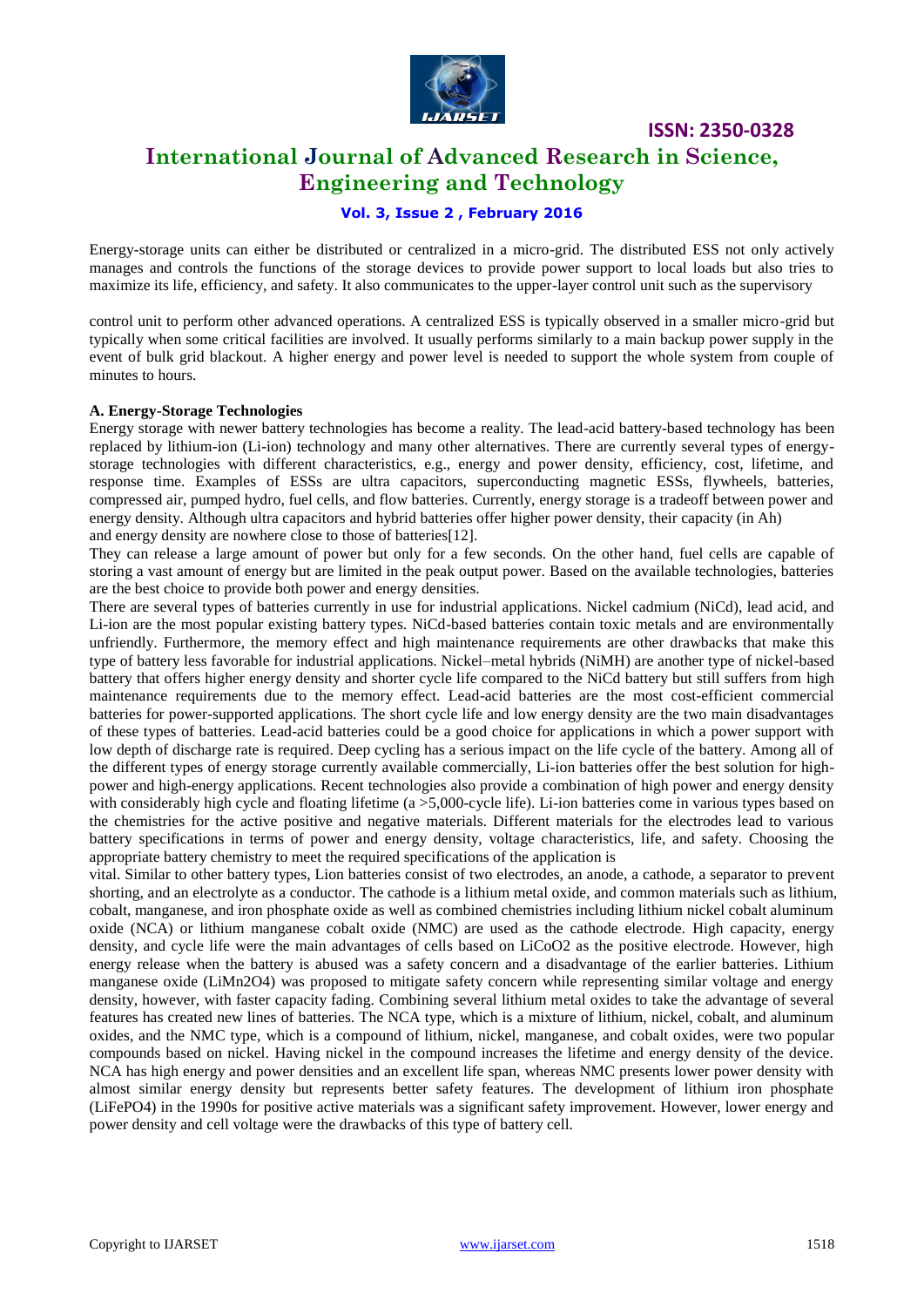

### **ISSN: 2350-0328 International Journal of Advanced Research in Science, Engineering and Technology**

**Vol. 3, Issue 2 , February 2016**

Figure 4 shows a comparison of several types of battery chemistries, considering lithium iron phosphate as a reference case. An appropriate type can be chosen based on the requirements for energy and power density, cost, cycle life,



performance, and safety.

**FIG4:** A property component of several types of electrochemical batteries

#### **B. Optimal Allocation for ESS in Micro-grids**

Planning the best locations and sizes for ESSs can have a significant impact on the power system, including enhancing the power system reliability and power quality, reducing the power system cost, controlling high energy cost imbalance charges, minimizing power loss, improving voltage profiles, serving the demand for peak load, and correcting the power factor. In recent years, much research has been focused on determining the location and capacity of ESSs. Algorithms combining multi pass dynamic programming were proposed to maximize fuel-cost savings and benefits from energy pricing differences between peak- and light-load periods. Methodologies were also developed to optimize the allocation and economical operation of ESSs in micro-grids. A genetic algorithm optimization technique based on a multi objective function was used to evaluate the economic impact of the energy-storage-specific costs on the net present value of energy-storage installations in distribution substations. One research group proposed a

two-stage stochastic optimal algorithm for sizing the ESS in an isolated wind-diesel power system. The authors considered wind penetration, ESS efficiency, and diesel operating strategy to minimize the cost of

supplied energy. Research in another work presented an integrated electricity production cost analysis for autonomous electrical networks based on renewable energy sources and energy-storage configurations. The initial cost of the energy storage, the input electricity, and fuel cost, as well as the fixed and variable maintenance and operating costs of the entire installation were taken into consideration[13].

### **V . CONCLUSION**

After going through this review based on the given title , it has been concluded that issues of unreliable power quality, fulfill the growing demand of electricity, increased focus on ESSs and also focus on higher efficiency have resulted in more emphasis on developing micro-grid infrastructure. The MG ability to work in both island and grid –connected mode has a potential to provide a higher local reliability than that provided by power system. ESSs play an important role in stabilization of voltage and frequency of the MG. Various newer technologies of ESS has become into reality. The optimal allocation of ESS in MG is used to lower the power system cost, enhance the power system reliability and controlling high energy cost power quality.

#### **REFRENCES**

[1]. Tae-young Lee, Kwang-ho Ha, Hyun-jeaYoo, Jong-wan Seo and Myong-chul Shin, "Research for Data acquisition equipment with micro-Grid system", 5th International Conference on Electrical and Computer Engineering, IEEE, Bangladesh ,2008, pp. 712-715 . [2]. Xiaoming Yuan and Yingqi Zhang, "Status and Opportunities of Photovoltaic Inverters in Grid-Tied and Micro-Grid Systems", IEEE Power

Electronics and Motion Control Conference, vol.1, Shanghai,2006, pp. 1- 4.